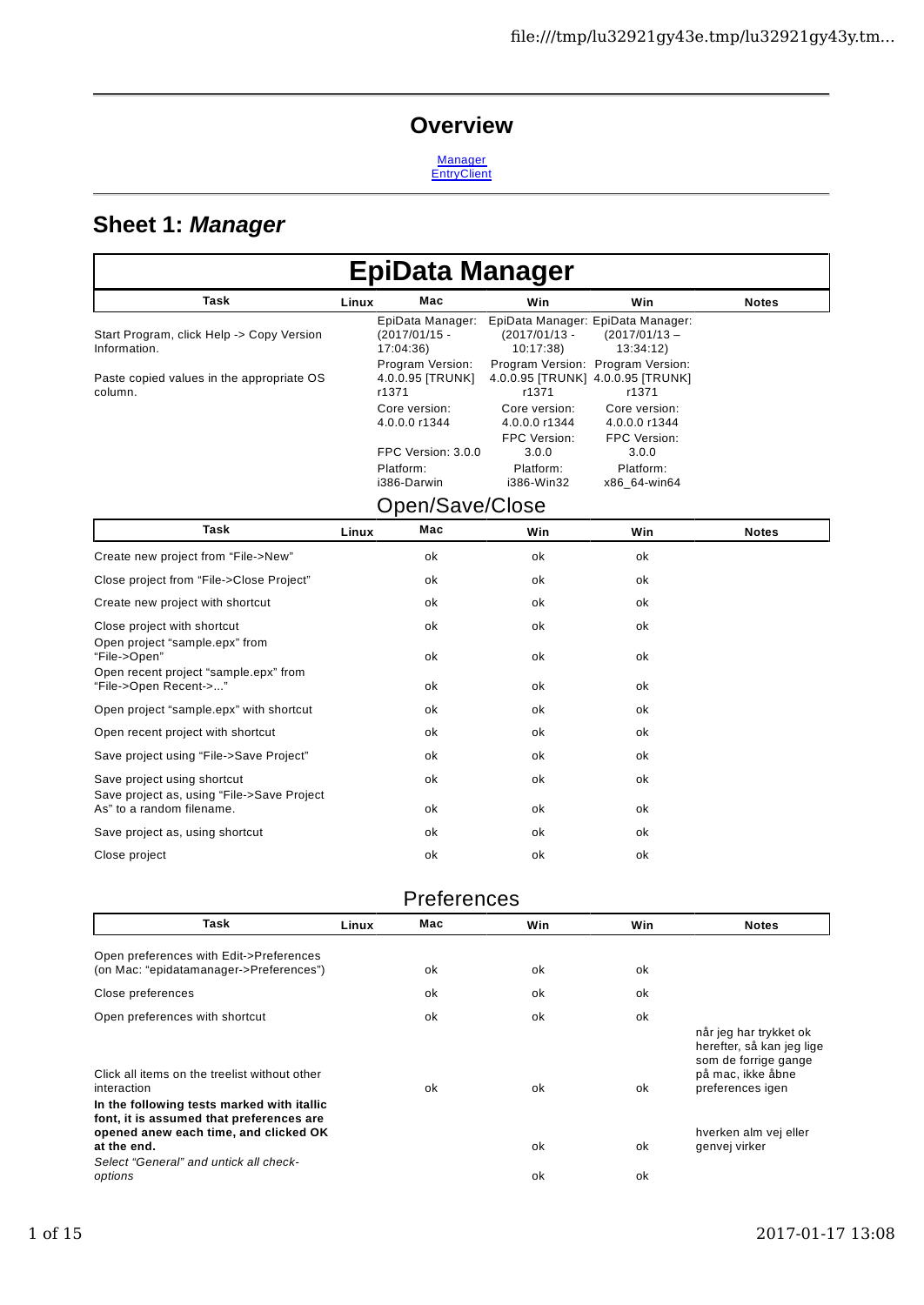| Select "Path", change 'default data folder'<br>and 'tutorial folder' to something random.<br>Delete content of 'Web tutorial URL'<br>Select "Field Definitions", Change field<br>length: Integer = 2, Float = 3.1, String = 10. | оk | ok |
|---------------------------------------------------------------------------------------------------------------------------------------------------------------------------------------------------------------------------------|----|----|
| Change Field prefix to 'F'<br>Select "Visual design". Change positions:<br>Field $pos = 200$ , Label $pos = 100$ . Change<br>vertical distance: Field-Field = 20,<br>$Field-Label = 10$ , Label-Label = 20. Remove              | ok | οk |
| checks in all snapping optiong.<br>Select "Fonts". Choose a random font for<br>each possible setting. Then choose a<br>random colour for all fonts.                                                                             | ok | ok |
|                                                                                                                                                                                                                                 | ok | ok |
| Select "Statusbar". Untick all check options.                                                                                                                                                                                   | ok | ok |
| Select "Export". Untick all check options.                                                                                                                                                                                      | ok | ok |
| Select "Stata". Untick all check options.<br>Select "CSV". Change all separators to<br>random charactes (must be unique). Untick                                                                                                | ok | ok |
| all check options.                                                                                                                                                                                                              | ok | ok |
| Select "SPSS". Change delimiter to random<br>character. Untick all check options.<br>Select "DDI". Change language to<br>something random. Change all separators                                                                | ok | ok |
| to random characters (must be unique).                                                                                                                                                                                          |    |    |
| Untick all check options.                                                                                                                                                                                                       | ok | ok |
| Select "EPX". Untick all check options.<br>Select "Project Defaults". Observe<br>automatically selects "Backup"! Change                                                                                                         | ok | ok |
| 'timed recovery' to 20. Untick all check<br>options.                                                                                                                                                                            | ok | ok |
| Select "Auto increment". Change starting<br>increment value to 10.                                                                                                                                                              | ok | ok |
| Select "Display of Fields". Untick all check<br>options.                                                                                                                                                                        | ok | ok |
| Open preferences, click restore defaults,<br>click OK.                                                                                                                                                                          | ok | ok |

### Study Information

| Task                                                                                                                                        | Mac<br>Linux                                                        | Win      | Win      | <b>Notes</b> |
|---------------------------------------------------------------------------------------------------------------------------------------------|---------------------------------------------------------------------|----------|----------|--------------|
| Start new project. Observe welcome page<br>with short description. Click 'close page'.                                                      | ok                                                                  | ok       | ok       |              |
| Fill out 'Title' and 'Abstract' with random text.                                                                                           | ok                                                                  | ok       | ok       |              |
| Select "Coverage" page.<br>Fill out 'Geographical', 'Data time coverage',<br>'Population' and "Unit of observation' with<br>random content. | ok<br>kan ikke vælge en<br>dato fra kalender -<br>kun taste manuelt | ok<br>ok | ok<br>ok |              |
| Select "Description" page.<br>Fill out 'Keywords', 'Purpose', 'Citation' and<br>'Design' with random text.                                  | ok<br>ok                                                            | ok<br>ok | ok<br>ok |              |
| Select "Ownership"<br>Fill out 'Organization', 'Author' and 'Rights'<br>with random text.                                                   | ok<br>ok                                                            | ok<br>ok | ok<br>ok |              |
| Fill out 'Agency' with 'www.epidata.dk'<br>Select "Funding" page and fill page with<br>random text.                                         | ok<br>оk                                                            | ok<br>ok | ok<br>ok |              |
| Select "Version Details" page.<br>Fill out 'Identifier' with random text and<br>change version number $= 10$ .                              | ok<br>ok                                                            | ok<br>ok | ok<br>оk |              |
| Save project to a random file.                                                                                                              | ok                                                                  | ok       | ok       |              |
| Close project and re-open project.<br>Go through "Title" -> "Version Details" and<br>verify that content is the same as previously          | ok                                                                  | ok       | оk       |              |
| saved.                                                                                                                                      | ok                                                                  | ok       | оk       |              |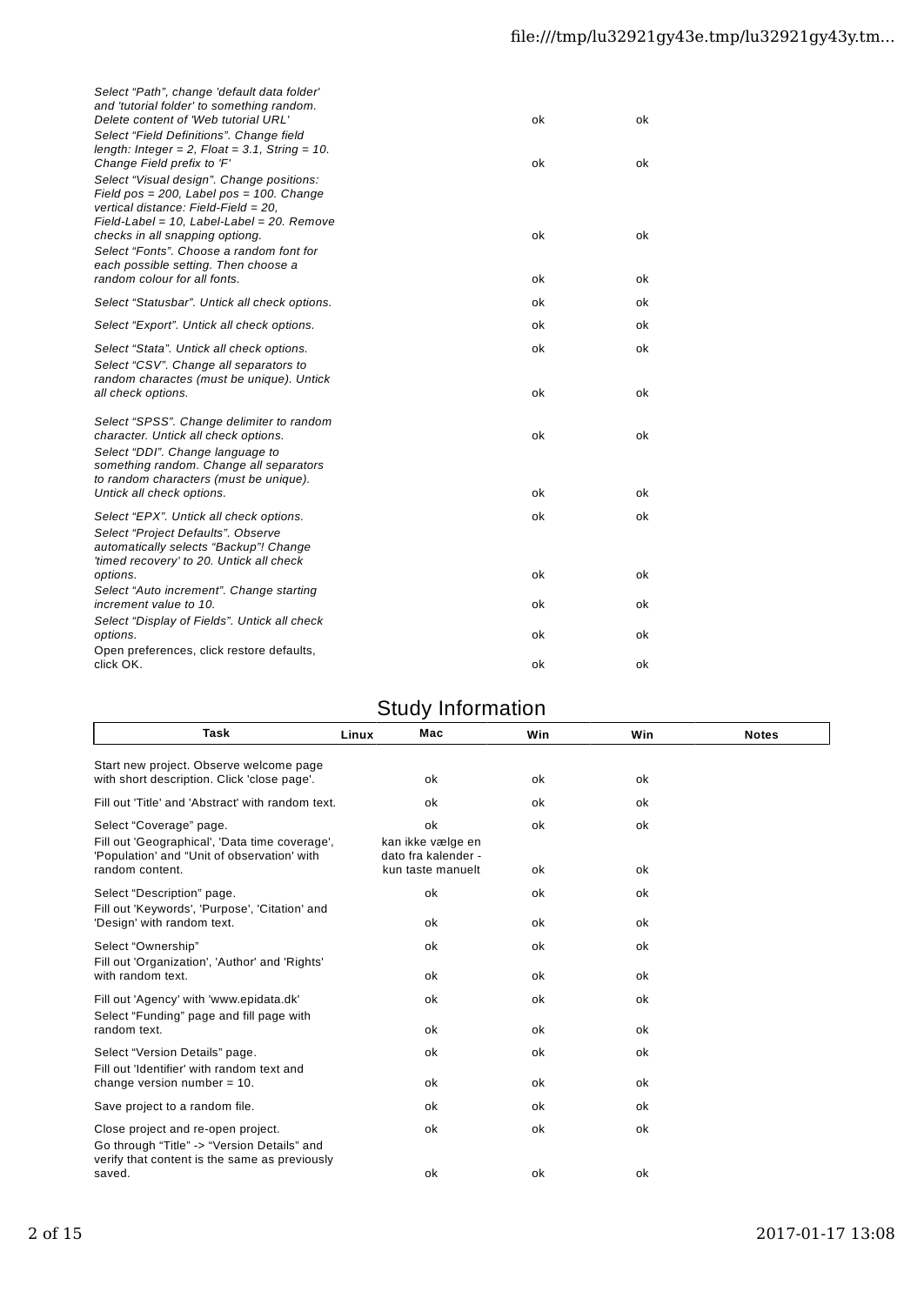| Close project                                                                                                                                                                                                                                                                                                                        |       | ok                                                             | оk       | оk       |                                                  |
|--------------------------------------------------------------------------------------------------------------------------------------------------------------------------------------------------------------------------------------------------------------------------------------------------------------------------------------|-------|----------------------------------------------------------------|----------|----------|--------------------------------------------------|
|                                                                                                                                                                                                                                                                                                                                      |       |                                                                |          |          |                                                  |
| <b>Task</b>                                                                                                                                                                                                                                                                                                                          |       | Designer<br>Mac                                                |          |          |                                                  |
|                                                                                                                                                                                                                                                                                                                                      | Linux |                                                                | Win      | Win      | <b>Notes</b>                                     |
| Start new project. Select "Dataform 1"<br>Click 'Integer' field button and click<br>somewhere on the form.                                                                                                                                                                                                                           |       | оk<br>оk                                                       | оk<br>оk | оk<br>оk |                                                  |
| Observe "Field Properties" window                                                                                                                                                                                                                                                                                                    |       |                                                                |          |          | Navn er F1 i stedet for                          |
| appearing and is focused. 'Name' = $V1$                                                                                                                                                                                                                                                                                              |       | оk                                                             | оk       | оk       | $\vee$<br>Ved shortcut skriver den<br>automatisk |
| Focus "Main" and use shortcut to create<br>'Integer' field.<br>Observe: New field placed slightly below                                                                                                                                                                                                                              |       | оk                                                             | оk       | ok       | genvejstasten (f.eks.<br>"2") som tekst i label  |
| first field, focus changed to "Field<br>Properties", "Field Properties" is updated<br>with new 'name' = $V2$ .<br>Repeat above in Italic but with the following<br>field types: Float, String, Date, Time,<br>AutoDate (dmy), AutoTime, Boolean,                                                                                     |       | ok                                                             | оk       | оk       | ^gælder ikke genvej til<br>'interger' (1)        |
| AutoIncrement<br>Observe: 'Name' should follow incremental<br>naming (eg. V3+V4 for Float, V5+V6 for<br>String, etc), When using mouse to place<br>fields, the field is placed at the position of<br>the mouse cursor, whereas using the<br>shortcut fields are placed slightly below the<br>field in the lowest part of the screen. |       | оk                                                             | оk       | ok       |                                                  |
| Save project to a random file.                                                                                                                                                                                                                                                                                                       |       | ok                                                             | ok       | ok       |                                                  |
| Close project and re-open project.<br>Observe: Field are placed in the same                                                                                                                                                                                                                                                          |       | оk                                                             | оk       | оk       |                                                  |
| positions as previously created.                                                                                                                                                                                                                                                                                                     |       | оk                                                             | оk       | оk       |                                                  |
| Close project                                                                                                                                                                                                                                                                                                                        |       | оk                                                             | оk       | оk       |                                                  |
| Start new project. Select "Dataform 1"<br>Create fields Integer (V1), Float (V2), String                                                                                                                                                                                                                                             |       | оk                                                             | ok       | оk       |                                                  |
| (V3), Date (V4), Time (V5).<br>Select V1 using mouse, observe 'handles'                                                                                                                                                                                                                                                              |       | оk                                                             | оk       | оk       |                                                  |
| shown.                                                                                                                                                                                                                                                                                                                               |       | оk                                                             | оk       | оk       |                                                  |
| Click and hold (CnH) left-mouse button<br>(LMB) on V1, drag field to the right and<br>release mouse.<br>Observe: dotted lines while dragging, Field                                                                                                                                                                                  |       | ingen dotted line -<br>kun 'handles' - kan<br>ikke se hvor jeg |          |          |                                                  |
| is placed where mouse was released.<br>Press 'Shift' key and click in sequence on<br>V2, V3, V4, V5.                                                                                                                                                                                                                                 |       | trækker hen                                                    | оk       | оk       |                                                  |
| Observe: Handles disappear, but marking<br>on V1 -> V5.                                                                                                                                                                                                                                                                              |       |                                                                | оk       | ok       |                                                  |
| CnH LMB on V1, then drag selection down,<br>but while all fields are within visible are.<br>Observe: dotted lines for all fields while                                                                                                                                                                                               |       |                                                                |          |          |                                                  |
| dragging, field are placed where mouse was<br>released.                                                                                                                                                                                                                                                                              |       | ok - ingen dotted<br>lines                                     | ok       | ok       |                                                  |
| Close project, accept not to save content.                                                                                                                                                                                                                                                                                           |       | ok                                                             | оk       | ok       |                                                  |
| Start new project. Select "Dataform 1"<br>Click 'Heading' button and click somewhere                                                                                                                                                                                                                                                 |       | оk                                                             | оk       | оk       |                                                  |
| on the form.                                                                                                                                                                                                                                                                                                                         |       | оk                                                             | оk       | ok       |                                                  |
| Observe: "Heading Properties" window<br>appearing and is focused. 'Name' $=$ H1.                                                                                                                                                                                                                                                     |       | ok<br>ok - samme<br>problem med                                | оk       | оk       |                                                  |
| Focus "Main" and use shortcut to create<br>'Heading'                                                                                                                                                                                                                                                                                 |       | automatisk "6" som<br>label                                    | оk       | оk       |                                                  |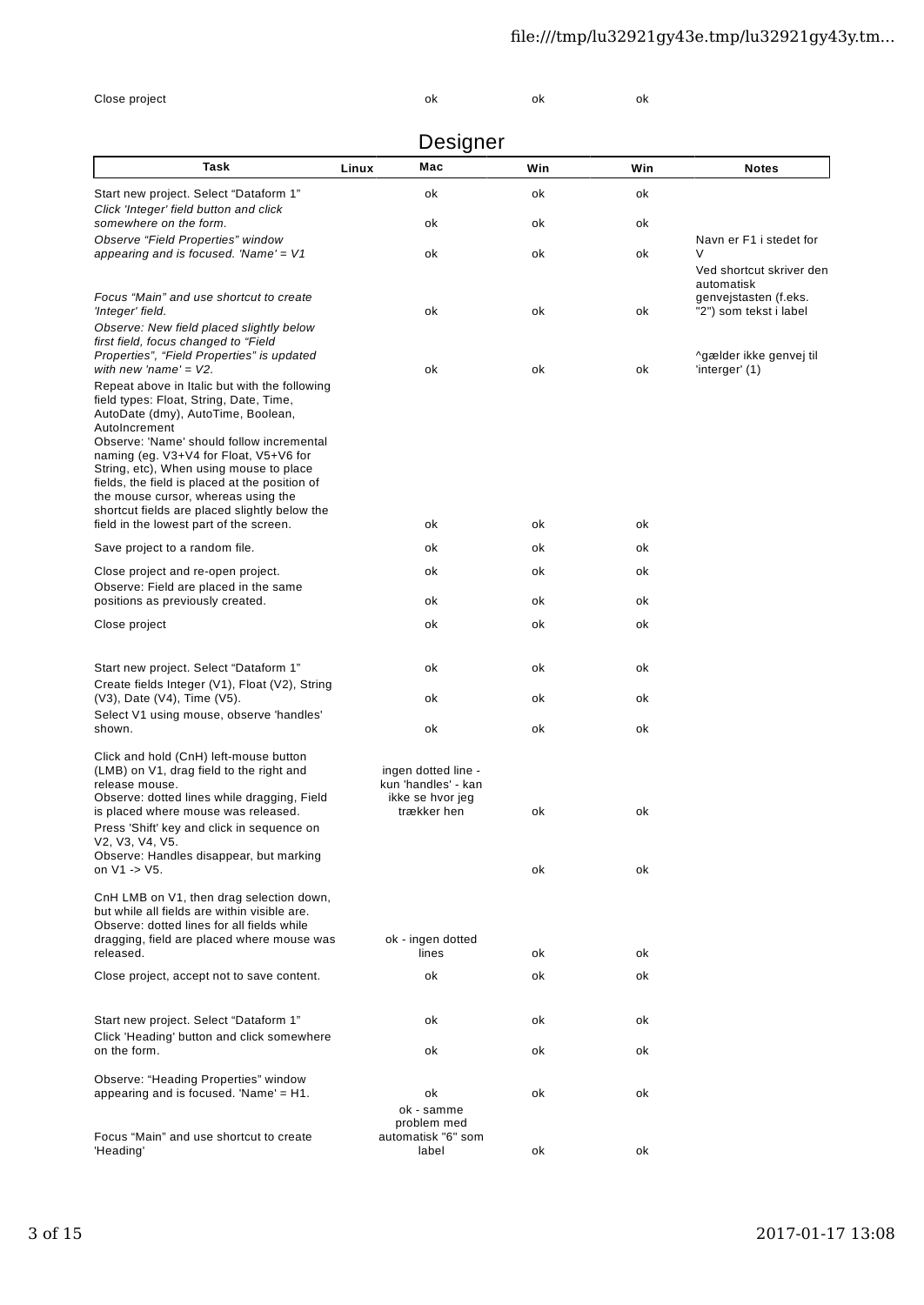| Observe: New heading placed slightly below<br>first heading, focus remains on "Main",<br>"Heading Properties" is updated with new<br>'name' = $H2$ .<br>Click 'Section' button and CnH LMB while<br>dragging a square.<br>Observe: dotted lines indicating area,<br>section is created with the size of the dotted | ok | ok | ok |
|--------------------------------------------------------------------------------------------------------------------------------------------------------------------------------------------------------------------------------------------------------------------------------------------------------------------|----|----|----|
| lines.                                                                                                                                                                                                                                                                                                             | ok | ok | ok |
| Close project, accept not to save content.                                                                                                                                                                                                                                                                         | ok | ok | ok |
|                                                                                                                                                                                                                                                                                                                    |    | ok | ok |
| Open project "sample.epx" from<br>"File->Open"<br>Select field "C3: Year" in "Calculated fields"                                                                                                                                                                                                                   | ok | ok | ok |
| section, right-click the field and select Copy<br>(or use the shortcut)<br>Right-click in the section below "String"                                                                                                                                                                                               | ok | ok | ok |
| fields:" and select "Paste".                                                                                                                                                                                                                                                                                       | ok | ok | ok |
| Save project as, using "File->Save Project"<br>As" or use shortcut to a random filename.                                                                                                                                                                                                                           | оk | ok | ok |
| Close project                                                                                                                                                                                                                                                                                                      | ok | ok | οk |

### Field Propeties

| <b>Task</b>                                                                                                                                                                                                                   | Linux | Mac | Win | Win | <b>Notes</b> |
|-------------------------------------------------------------------------------------------------------------------------------------------------------------------------------------------------------------------------------|-------|-----|-----|-----|--------------|
| Start new project. Select "Dataform 1"<br>Create fields Integer (V1), Float (V2), String                                                                                                                                      | ok    |     | ok  | оk  |              |
| (V3), Date (V4), Time (V5).<br>Select V1. Focus "Field Properties" and                                                                                                                                                        | ok    |     | ok  | ok  |              |
| select 'Name'.                                                                                                                                                                                                                | ok    |     | ok  | ok  |              |
| Basic Page:<br>Name = ' $V10'$ , Question = 'Test', Length =<br>$'3'$ , Range = '10 - 200'<br>Click Apply and Observe:<br>In designer, the question text will appear on<br>the left side of the field, the width of the field |       |     |     |     |              |
| has expanded.<br><b>Extended Page:</b><br>Entry Mode = 'Must Enter',<br>ConfirmFieldEntry = checked,<br>RepeatLastValue = checked, Default value                                                                              | ok    |     | оk  | ok  |              |
| = '100', AddLeadingZeros = checked.<br>Jumps Page:<br>Click '+', Jump Value = $10$ , GoToField = $V2$ ,                                                                                                                       | оk    |     | оk  | оk  |              |
| Reset Value = System missing<br>Calculate Page:<br>Check 'combine fields'. Result = V3, Field 1                                                                                                                               | ok    |     | ok  | оk  |              |
| $=$ V10, Field 2 = V2, Field 3 = V4                                                                                                                                                                                           | ok    |     | ok  | оk  |              |
| Notest Page:<br>Type in random text. Click Close.                                                                                                                                                                             | ok    |     | оk  | ok  |              |
| Save project to a random file.                                                                                                                                                                                                | ok    |     | оk  | ok  |              |
| Close project and re-open project.<br>Observe: Fields are placed in the same<br>positions and with same attributes as given                                                                                                   | ok    |     | ok  | ok  |              |
| above.                                                                                                                                                                                                                        | ok    |     | оk  | оk  |              |
| Close project                                                                                                                                                                                                                 | ok    |     | ok  | ok  |              |

### Heading Propeties

|                                        |       | ້   |     |     |              |
|----------------------------------------|-------|-----|-----|-----|--------------|
| Task                                   | Linux | Mac | Win | Win | <b>Notes</b> |
| Start new project. Select "Dataform 1" | ok    |     | ok  | οĸ  |              |
| Create 3 headings (H1, H2, H3).        | οĸ    |     | οĸ  | оk  |              |
| Select H1, Focus 'Heading Properties'. | ok    |     | οk  | οĸ  |              |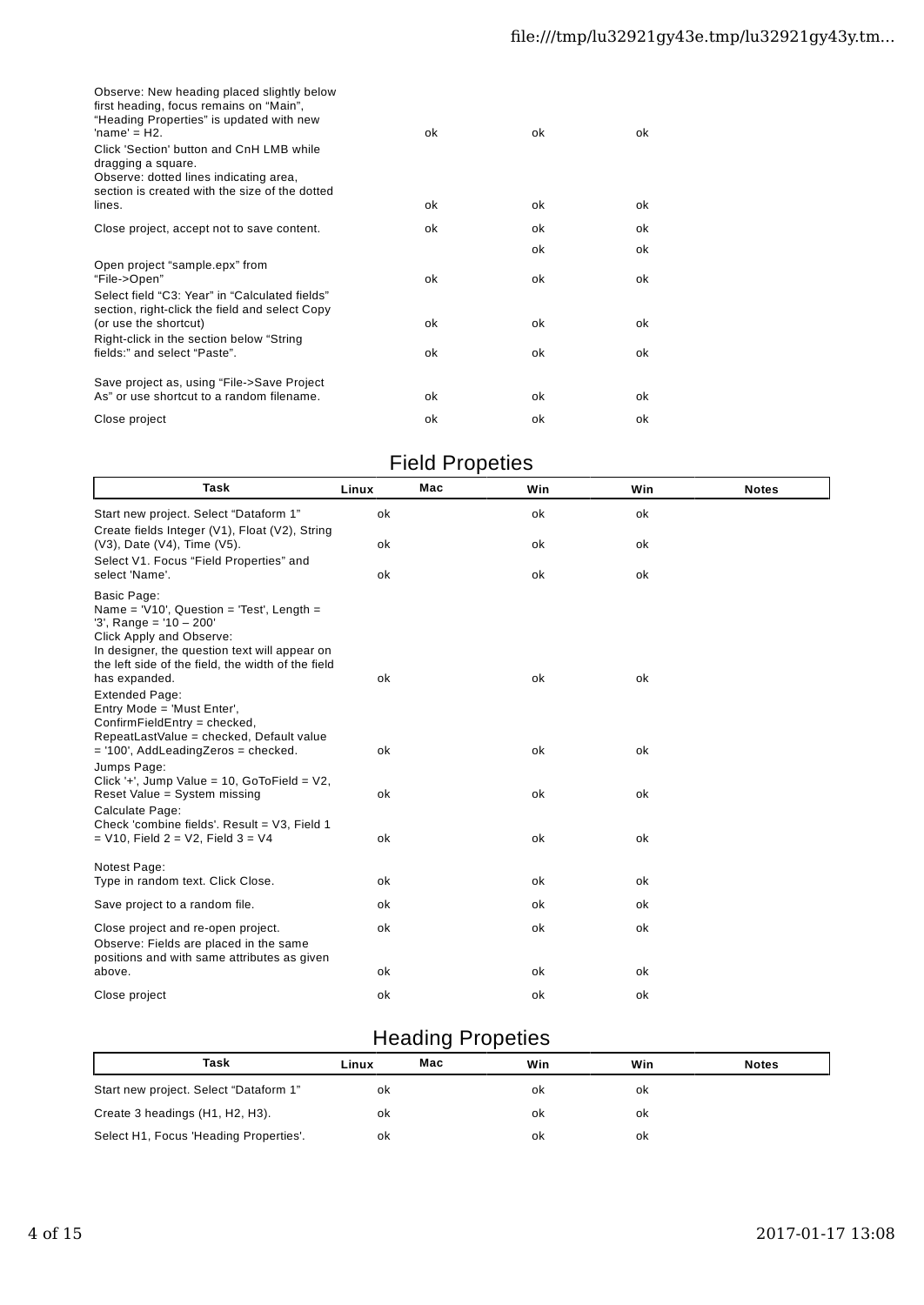| Change properties:<br>Name = $H10$ , Text = 'Sample text',<br>Heading Type = 'Heading $1'.$<br>Click Apply and Observe:<br>Heading text changed, size of 'Sample text'<br>increases. | ok | ok | οk |
|--------------------------------------------------------------------------------------------------------------------------------------------------------------------------------------|----|----|----|
| Save project to a random file.                                                                                                                                                       | οk | ok | ok |
| Close project and re-open project.<br>Observe: Headings are placed in the same<br>positions and with same attributes as given                                                        | οk | ok | ok |
| above.                                                                                                                                                                               | οk | ok | οk |
| Close project                                                                                                                                                                        | οk |    |    |

### Section Propeties

| Task                                                                                                                                                                      | Linux    | Mac | Win            | Win            | <b>Notes</b> |
|---------------------------------------------------------------------------------------------------------------------------------------------------------------------------|----------|-----|----------------|----------------|--------------|
| Start new project. Select "Dataform 1"                                                                                                                                    | ok       |     | ok             | ok             |              |
| Create 3 sections (S1, S2, S3)                                                                                                                                            | ok       |     | ok             | ok             |              |
| Select S1, Focus Section Properties                                                                                                                                       | ok       |     | ok             | ok             |              |
| Change properties:<br>Name = $H10$ , Caption = 'Section A'.<br>Click apply and Observe:<br>Section has 'Section A' applied.                                               | ok<br>ok |     | ok             | ok             |              |
| Save project to a random file.<br>Close project and re-open project.<br>Observe: Sections are placed in the same<br>positions and with same attributes as given<br>above. | ok<br>ok |     | ok<br>ok<br>ok | ok<br>ok<br>ok |              |
| Close project                                                                                                                                                             | ok       |     | ok             | ok             |              |

### Define Key

| Task                                                                                                                              | Linux | Mac | Win | Win | <b>Notes</b> |
|-----------------------------------------------------------------------------------------------------------------------------------|-------|-----|-----|-----|--------------|
| Start new project. Select "Dataform 1"                                                                                            | ok    |     | ok  | ok  |              |
| Create 5 Integer fields $(V1 \rightarrow V5)$<br>Click Dataform -> Define Key: Observe no                                         | ok    |     | ok  | ok  |              |
| selected fields                                                                                                                   | ok    |     | ok  | ok  |              |
| Click "+", observe new line with no selected<br>item in drop-down list                                                            | оk    |     | оk  | оk  |              |
| Click drop-down list, select V1. Observe<br>$V1->V5$ in list.                                                                     | ok    |     | оk  | оk  |              |
| Click "+", observe new line with no selected<br>item in drop-down list                                                            | ok    |     | ok  | ok  |              |
| Click drop-down list, select V2: Observe V1<br>missing from items.                                                                | ok    |     | ok  | ok  |              |
| Click drop-down list for V1: Observe V2<br>missing from items.                                                                    | ok    |     | ok  | ok  |              |
| Click "+", observe new line with no selected<br>item in drop-down list                                                            | ok    |     | ok  | ok  |              |
| Click drop-down list, select V3: Observe V1,<br>V2 missing from items.                                                            | ok    |     | ok  | оk  |              |
| Click drop-down list for V1: Observe V2, V3<br>missing from items.                                                                | ok    |     | ok  | оk  |              |
| Click "-" right of V3: Observe whole line is<br>removed.                                                                          | ok    |     | ok  | ok  |              |
| Click drop-down list for V1: Observe V2<br>missing from items, but V3 present again.<br>Click OK. Observe window closes and focus | ok    |     | оk  | оk  |              |
| is back on Main window.                                                                                                           | ok    |     | ok  | ok  |              |
| Save project to a random file.                                                                                                    | ok    |     | оk  | оk  |              |
| Close project and re-open project.                                                                                                | ok    |     | ok  | оk  |              |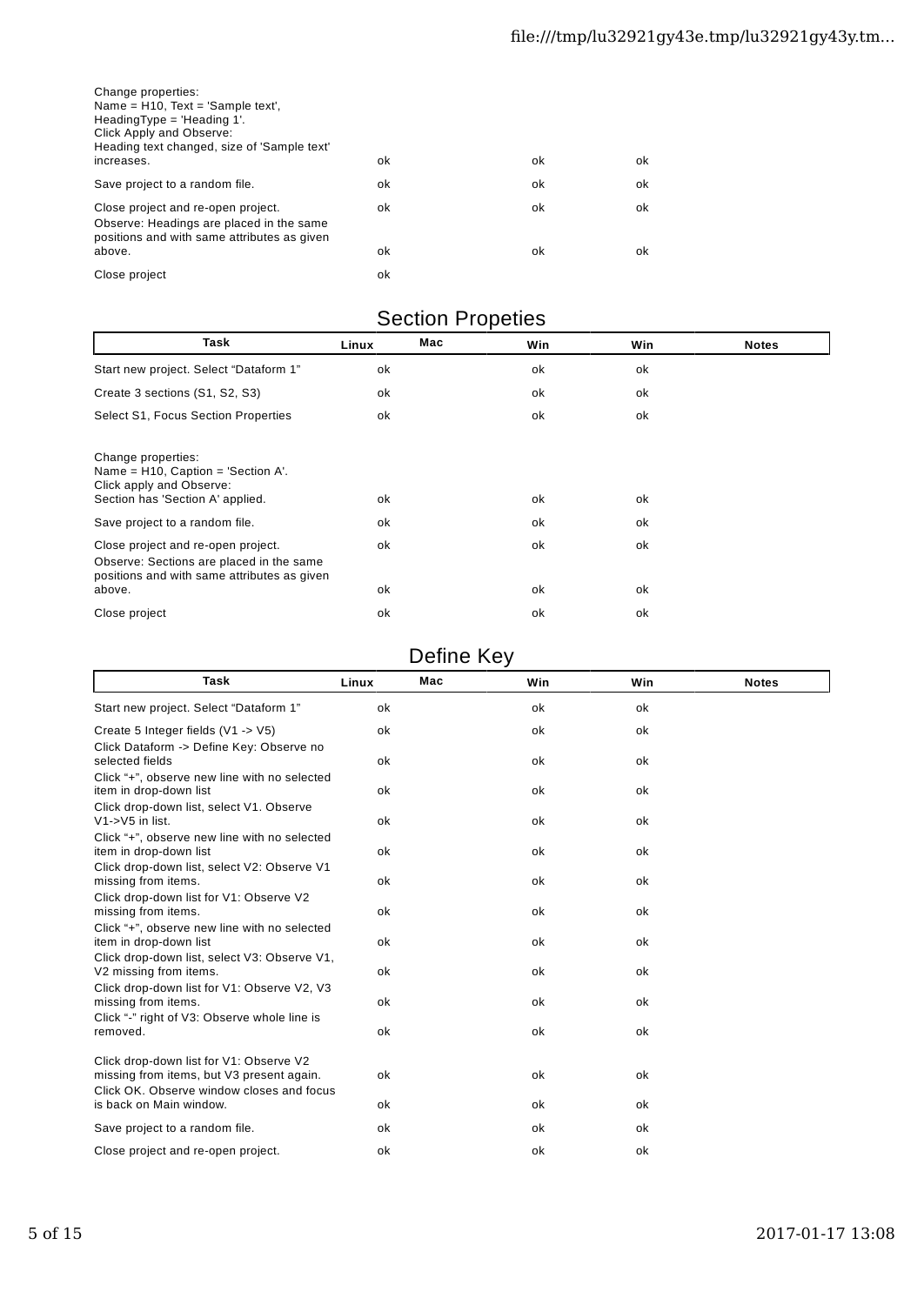| Click Dataform -> Define Key: Observe two |    |    |    |
|-------------------------------------------|----|----|----|
| line with select V1 and V2.               | ok | ok | ok |
| Close project                             | Ωk | Ωk | ok |

|                                                                                                                                                                                                                                                                               |       |     | Relational Dataforms |     |              |
|-------------------------------------------------------------------------------------------------------------------------------------------------------------------------------------------------------------------------------------------------------------------------------|-------|-----|----------------------|-----|--------------|
| Task                                                                                                                                                                                                                                                                          | Linux | Mac | Win                  | Win | <b>Notes</b> |
| Start new project. Select "Dataform 1"                                                                                                                                                                                                                                        | оk    |     | оk                   | оk  |              |
| Create 5 Integer fields $(V1 \rightarrow V5)$                                                                                                                                                                                                                                 | ok    |     | ok                   | ok  |              |
| Create key with fields V1, V2                                                                                                                                                                                                                                                 | ok    |     | ok                   | оk  |              |
| Above the project tree, press "+".<br>Observe:<br>New dataform is created as a 'child' of<br>"Dataform 1". Dataform caption = "Dataform<br>2". "Dataform 2" is selected". New dataform                                                                                        |       |     |                      |     |              |
| contains 2 fields (V1, V2).<br>Select V1 and open field properties.                                                                                                                                                                                                           | оk    |     | оk                   | оk  |              |
| Observe: No properties can be changed<br>(except for adding notes).<br>Select V1 & V2. Move fields to a new                                                                                                                                                                   | ok    |     | оk                   | оk  |              |
| random location.<br>Observe: This is possible and fields move<br>as if they were "normal" fields<br>Create 3 additional integer fields (S3 -> S5).                                                                                                                            | оk    |     | оk                   | оk  |              |
| Observe: The naming should be S3, S4 and<br>S5 og the newly created fields.                                                                                                                                                                                                   | ok    |     | ok                   | оk  |              |
| Select V3 and open field properties.<br>Observer: Properties may be changed.                                                                                                                                                                                                  | оk    |     | ok                   | оk  |              |
| Select "Dataform 1", then select V1, open<br>and select field properties.                                                                                                                                                                                                     | ok    |     | ok                   | оk  |              |
| Change properties: Length $=$ 3.<br>Select "Dataform 2", then select V1, open<br>field properties.                                                                                                                                                                            | оk    |     | ok                   | оk  |              |
| Observe: Length of V1 has change to 3.                                                                                                                                                                                                                                        | ok    |     | ok                   | ok  |              |
| Save project to a random file.                                                                                                                                                                                                                                                | оk    |     | ok                   | оk  |              |
| Close project and re-open project.                                                                                                                                                                                                                                            | ok    |     | ok                   | ok  |              |
| Observe: Dataforms are present af created<br>above. Dataform 1 contains fields V1 -> V5.<br>Dataform contains fields V1 -> V5. Length =<br>3 for V1 on both dataforms.<br>Select "Dataform 1", click "+" above the<br>project tree.<br>Observe "Dataform 3" is created on the | ok    |     | ok                   | оk  |              |
| same level as "Dataform 2".                                                                                                                                                                                                                                                   | оk    |     | оk                   | оk  |              |
| Select "Dataform 1" again, open dataform<br>properties. Select "After Record" page.<br>Click "+", observe new line with selected                                                                                                                                              | оk    |     | оk                   | оk  |              |
| with "Dataform 2".                                                                                                                                                                                                                                                            | оk    |     | оk                   | оk  |              |
| Change property "Go to Dataform" to<br>"Dataform 3"                                                                                                                                                                                                                           | оk    |     | оk                   | оk  |              |
| Click "Apply", focus Main window, select<br>field V5 and open field properties.                                                                                                                                                                                               | ok    |     | оk                   | оk  |              |
| On Field Properties window, select "Relate"<br>page.<br>Click "+", observe new line with "Go To                                                                                                                                                                               | оk    |     | ok                   | оk  |              |
| Dataform" selected with "Dataform 2" and<br>empty "Relate Value".                                                                                                                                                                                                             | ok    |     | оk                   | оk  |              |
| Change properties: "Relate Value" = 1. Click<br>Apply.                                                                                                                                                                                                                        | оk    |     | ok                   | оk  |              |
| Save project to a random file. Close project<br>and re-open project.<br>Observe: Dataforms are present as created                                                                                                                                                             | оk    |     | ok                   | оk  |              |
| above. On "Dataform 1" field V5 has<br>"Relate" page as above. On properties form<br>for "Dataform 1", "After Record" has same                                                                                                                                                |       |     |                      |     |              |
| entries as above.                                                                                                                                                                                                                                                             | ok    |     | оk                   | οk  |              |

### Relational Dataforms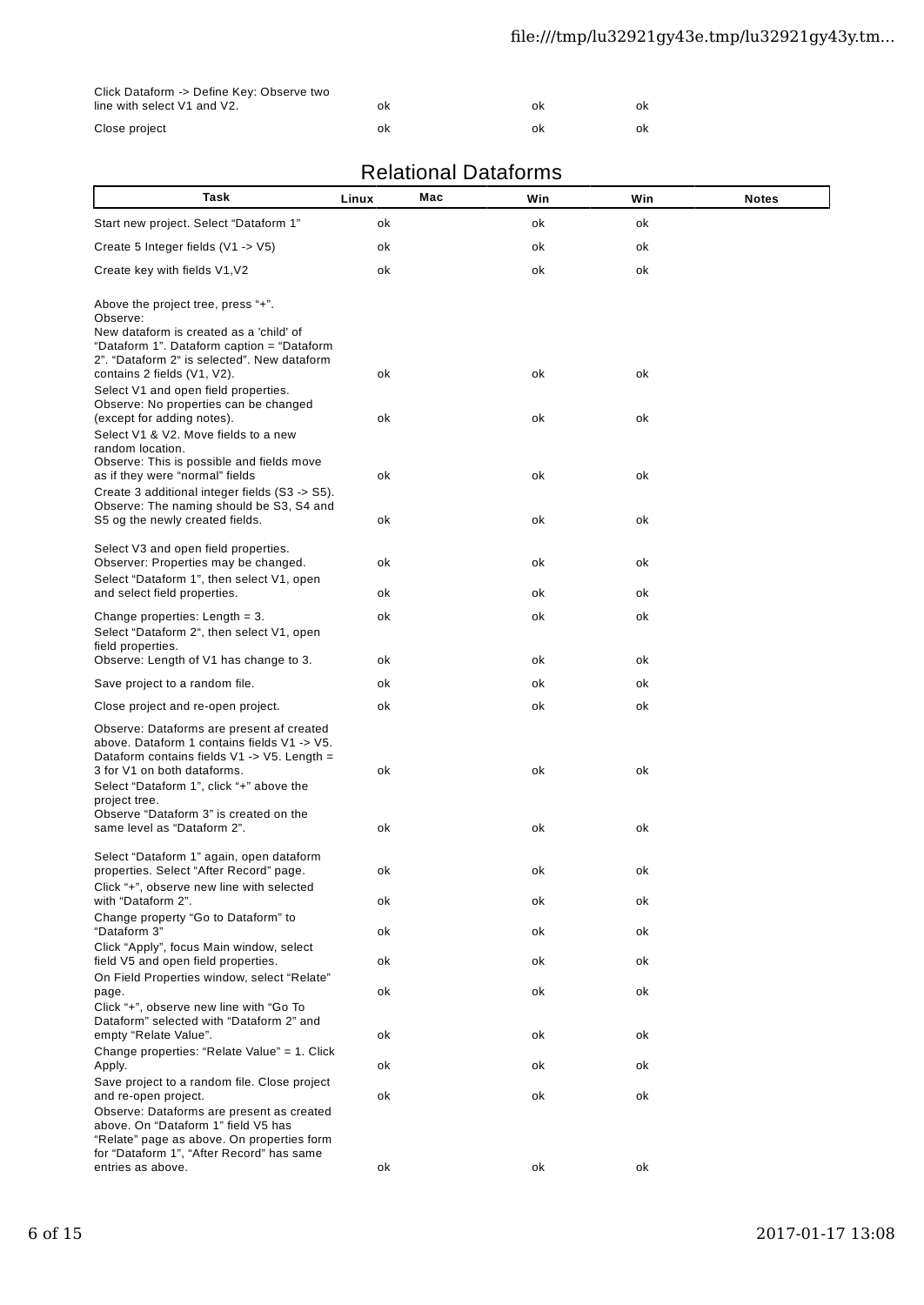| Close project | ok | ok | оk |
|---------------|----|----|----|
|               |    |    |    |

|                                                                                                                                                                                                                       |       | <b>Value Labels</b> |     |     |              |
|-----------------------------------------------------------------------------------------------------------------------------------------------------------------------------------------------------------------------|-------|---------------------|-----|-----|--------------|
| Task                                                                                                                                                                                                                  | Linux | Mac                 | Win | Win | <b>Notes</b> |
| Start new project. Select "Dataform 1"                                                                                                                                                                                | оk    |                     | оk  | оk  |              |
| Create 3 fields, Integer (V1), Float (V2),<br>String (V3)                                                                                                                                                             | оk    |                     | ok  | оk  |              |
| Select V1, open field properties and select<br>page "Basic"                                                                                                                                                           | оk    |                     | оk  | оk  |              |
| Observe in group "Valuelabel", button is<br>named "New"                                                                                                                                                               | оk    |                     | оk  | оk  |              |
| Click "New".<br>Observe: New window appear with caption<br>"Field Valuelabel Editor". "Valuelabel Name"<br>$=$ " V1". A single line with "Value" = 1, Label<br>has no value. Focus is on the entry box                |       |                     |     |     |              |
| below "Label" column.                                                                                                                                                                                                 | оk    |                     | ok  | оk  |              |
| Add random text to the label and press<br>"Enter/Return"                                                                                                                                                              | оk    |                     | ok  | оk  |              |
| Click "+", observe new line with "Value" = $2$<br>and focus is on entry box in label column.                                                                                                                          | ok    |                     | оk  | оk  |              |
| Add random text to the label and press<br>"Enter/Return"                                                                                                                                                              | оk    |                     | оk  | оk  |              |
| Click "OK". Observe in group "Valuelabel":<br>Drop-down box has changed to " V1".                                                                                                                                     |       |                     |     |     |              |
| Button to the right caption changed to "Edit"<br>Click "Apply". Observe: On main window,<br>beside the field (V1) the text " V1" appears                                                                              | оk    |                     | ok  | ok  |              |
| in a green colour.<br>Select V2, open field properties and select                                                                                                                                                     | оk    |                     | оk  | оk  |              |
| page "Basic"<br>Observe in group "Valuelabel", button is                                                                                                                                                              | оk    |                     | оk  | оk  |              |
| named "New"<br>Click "New".<br>Observe: New window appear with caption<br>"Field Valuelabel Editor". "Valuelabel Name"<br>$=$ " V2". A single line with "Value" = 1, Label<br>has no value. Focus is on the entry box | оk    |                     | оk  | оk  |              |
| below "Label" column.<br>Add random text to the label and press<br>"Enter/Return"                                                                                                                                     | оk    |                     | оk  | оk  |              |
| Double-click the "1" in the "Value" column.<br>Change the value to "0,5" and end editing                                                                                                                              | оk    |                     | ok  | оk  |              |
| by pressing Enter/Return.                                                                                                                                                                                             | оk    |                     | оk  | оk  |              |
| Click "+", observe new line with "Value" = $1$<br>and focus is on entry box in label column.<br>Add random text to the label and press                                                                                | оk    |                     | оk  | оk  |              |
| "Enter/Return"                                                                                                                                                                                                        | оk    |                     | оk  | оk  |              |
| Click "OK". Observe in group "Valuelabel":<br>Drop-down box has changed to "_V2".<br>Button to the right caption changed to "Edit"<br>Click "Apply". Observe: On main window,                                         | ok    |                     | оk  | оk  |              |
| beside the field (V2) the text " V2" appears<br>in a green colour.                                                                                                                                                    | оk    |                     | оk  | оk  |              |
| Select V3, open field properties and select<br>page "Basic"                                                                                                                                                           | оk    |                     | ok  | ok  |              |
| Change properties: Length $=$ 3<br>Observe in group "Valuelabel", button is                                                                                                                                           | ok    |                     | оk  | оk  |              |
| named "New"                                                                                                                                                                                                           | оk    |                     | оk  | оk  |              |
| Click "New".<br>Observe: New window appear with caption<br>"Field Valuelabel Editor". "Valuelabel Name"<br>= "_V3". A single line with empty "Value",<br>empty "Label". Focus is on the entry box                     |       |                     |     |     |              |
| below "Label" column.                                                                                                                                                                                                 | ok    |                     | ok  | оk  |              |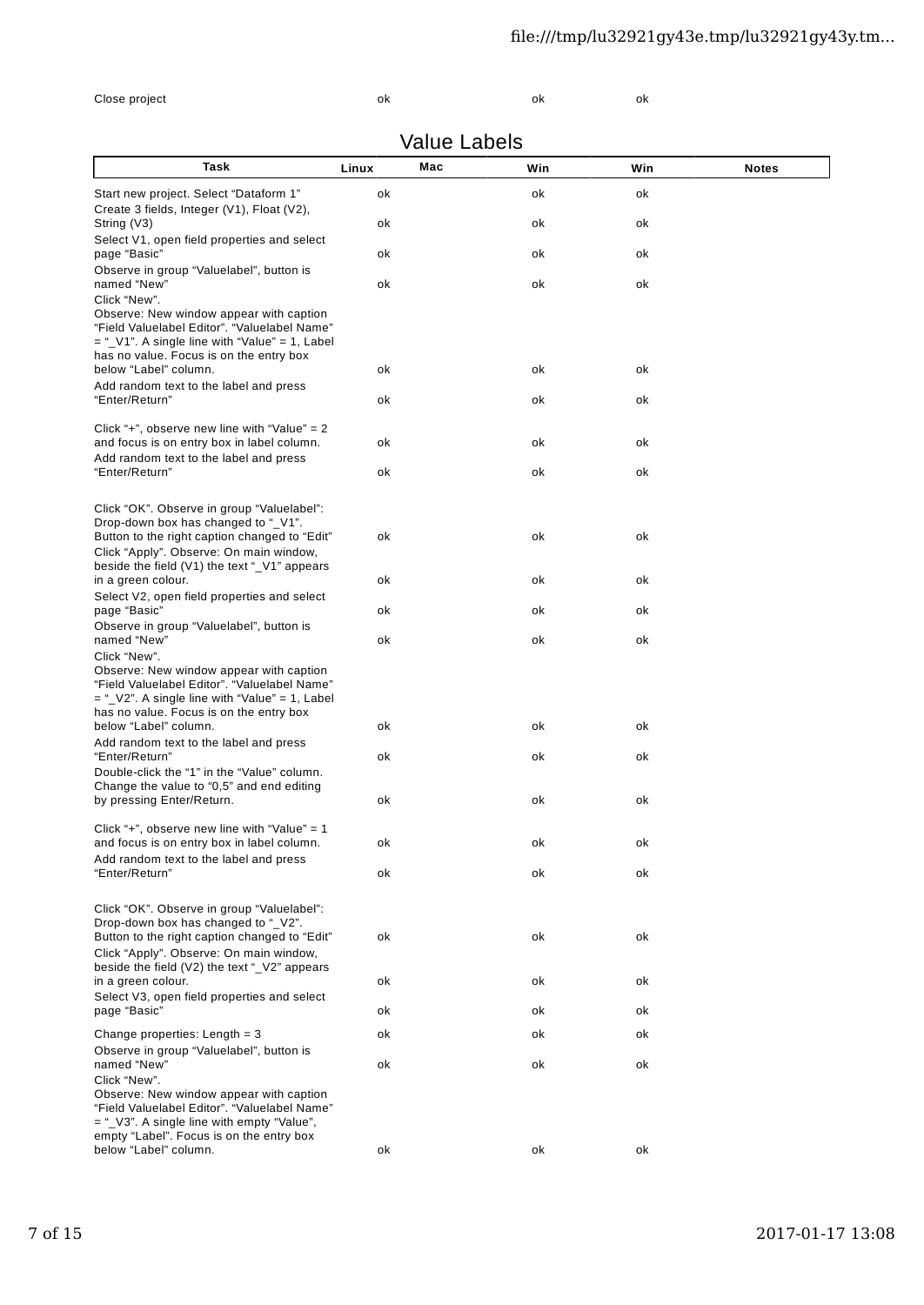| Add random text to the label and press<br>"Enter/Return"                                                                                                        | ok | ok | ok |
|-----------------------------------------------------------------------------------------------------------------------------------------------------------------|----|----|----|
| Double-click the box in the "Value" column.<br>Change the value to "AAA" and end editing<br>by pressing Enter/Return.<br>Click "+", observe new line with empty | оk | оk | ok |
| "Value" and focus is on entry box in label<br>column.                                                                                                           | ok | ok | ok |
| Add random text to the label and press<br>"Enter/Return"                                                                                                        | оk | оk | ok |
| Double-click the box in the "Value" column.<br>Change the value to "BBB" and end editing                                                                        |    |    |    |
| by pressing Enter/Return.                                                                                                                                       | оk | ok | ok |
| Click "OK". Observe in group "Valuelabel":<br>Drop-down box has changed to "V3".                                                                                |    |    |    |
| Button to the right caption changed to "Edit"<br>Click "Apply". Observe: On main window,                                                                        | ok | оk | ok |
| beside the field (V3) the text "_V3" appears<br>in a green colour.                                                                                              | οk | ok | ok |
| Save project to a random file. Close project<br>and re-open project.                                                                                            | οk | ok | ok |
| Observe: Fields V1 -> V3 have the same<br>valuelabels listed V1 -> V3 both on main<br>window, but also on Field properties                                      |    |    |    |
| window.                                                                                                                                                         | ok | ok | ok |
| Open Valuelabel Editor (Project -> Value<br>labels   Project Details -> Value labels  <br>Shortcut).                                                            |    |    |    |
| Observe: New window opens, Tree on left                                                                                                                         |    |    |    |
| contains V1, V2, V3 with associated<br>icons.                                                                                                                   | ok | ok | ok |
| Click " V1" and observe: On right panel,<br>previously entered values for appear.                                                                               | оk | ok | οk |
| Repeat the click above, but with V2 and<br>V3                                                                                                                   | οk | ok | ok |
| Close project                                                                                                                                                   | оk | оk | оk |

# Simple Password

| Task                                                                                                                                                                           | Linux | Mac | Win | Win | <b>Notes</b> |
|--------------------------------------------------------------------------------------------------------------------------------------------------------------------------------|-------|-----|-----|-----|--------------|
| Start new project. Select "Dataform 1"<br>Create 3 fields, Integer (V1), Float (V2),                                                                                           | ok    |     | ok  | ok  |              |
| String (V3)                                                                                                                                                                    | ok    |     | ok  | оk  |              |
| Click "User Access" -> "Simple Password"<br>-> "Set Password". Observe: New window<br>appear with caption "Set Project Password"<br>Enter a random password, then press Enter. | ok    |     | ok  | ok  |              |
| Observe: a new window appear with text:<br>"Re-enter Password"                                                                                                                 | ok    |     | ok  | ok  |              |
| Repeat random password, then press Enter.<br>Observe: a new window appear with text:<br>Password successfully set!                                                             | ok    |     | ok  | ok  |              |
| Press "OK".                                                                                                                                                                    | ok    |     | оk  | оk  |              |
| Save project to a random file. Close project<br>and re-open project.<br>Observe: upon opening file a window<br>appear with caption "Project Password".                         | ok    |     | оk  | оk  |              |
| Enter a new random password (must be<br>different from the real password), then press<br>Enter.                                                                                | оk    |     | ok  | ok  |              |
| Observe: Same window appear, asking for a<br>password again!                                                                                                                   |       |     |     |     |              |
| Repeat entering an incorrect password 2x.<br>Observe: After last incorrect password a<br>new window appear witht the text "Unable to                                           | ok    |     | оk  | оk  |              |
| open the file:  Invalid password<br>Click "OK" and re-open project once more.                                                                                                  | ok    |     | оk  | оk  |              |
| Enter correct password.                                                                                                                                                        | оk    |     | оk  | оk  |              |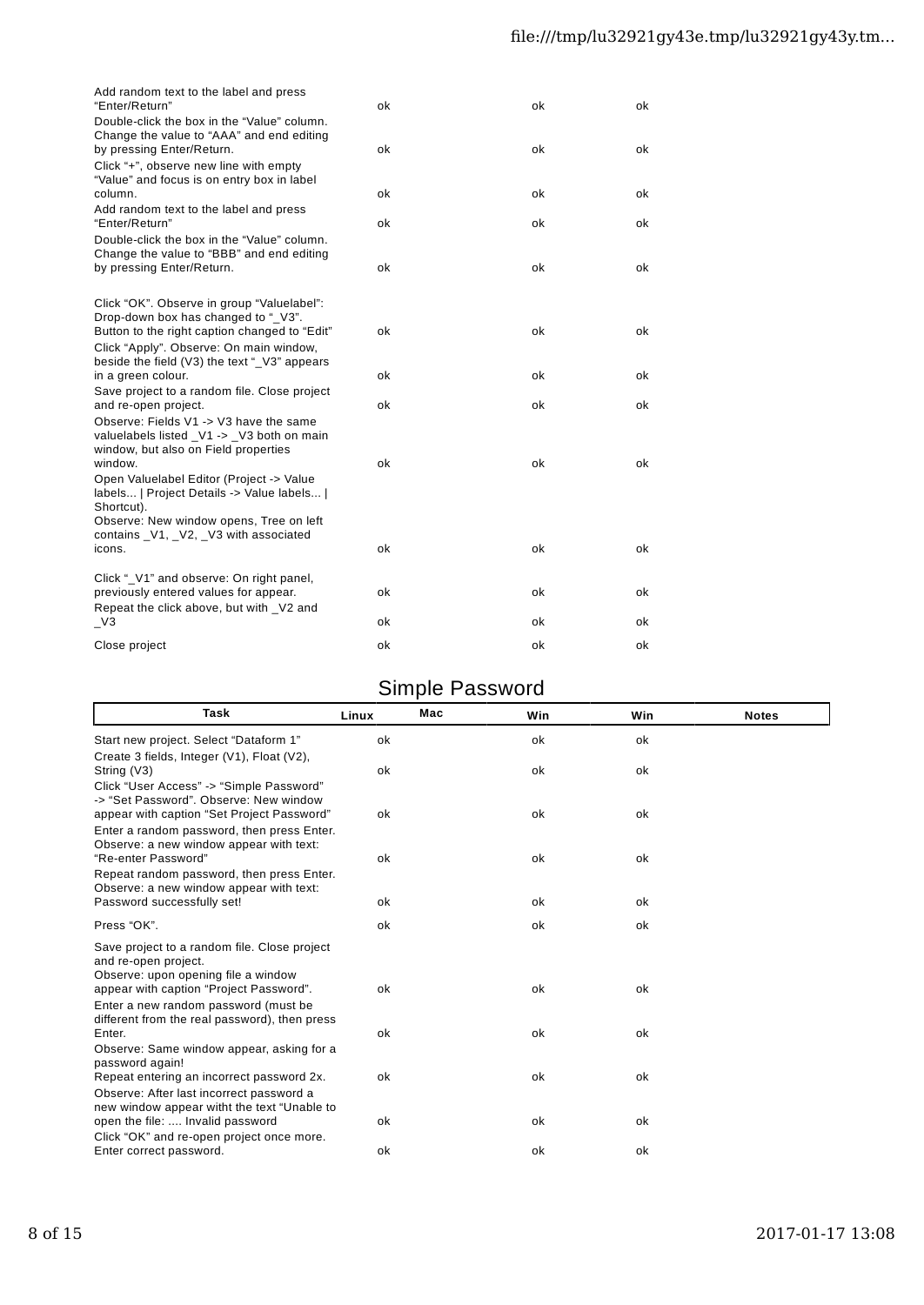| Observe: Project is loaded correctly with the |    |    |    |  |  |
|-----------------------------------------------|----|----|----|--|--|
| same fields V1 -> V3                          | ok | Ωk | ok |  |  |
| Close project                                 | ok | ok | οk |  |  |

|                                                                                                                                                                                                                                                                                                                                    |       | mpon adia |     |     |              |
|------------------------------------------------------------------------------------------------------------------------------------------------------------------------------------------------------------------------------------------------------------------------------------------------------------------------------------|-------|-----------|-----|-----|--------------|
| Task                                                                                                                                                                                                                                                                                                                               | Linux | Mac       | Win | Win | <b>Notes</b> |
| Start new project. Select "Dataform 1"<br>Click "File" -> "Import file". Observe: Open                                                                                                                                                                                                                                             | ok    |           | ok  | оk  |              |
| file window appear.                                                                                                                                                                                                                                                                                                                | оk    |           | оk  | оk  |              |
| Select file "bromar.rec" and click "Open".<br>Observe:<br>New window appear with caption "Add<br>structure/Import Data".<br>In group "Repeated Field Names" selected<br>option is "Rename".<br>In group "Releated Value Labels" selected<br>option is "Keep First, drop all other"<br>In file list, "Structure" AND "Data" columns |       |           |     |     |              |
| are checked.                                                                                                                                                                                                                                                                                                                       | ok    |           | оk  | оk  |              |
| Click OK. Observe:                                                                                                                                                                                                                                                                                                                 | оk    |           | оk  | оk  |              |
| 10 fields: (id, sex, error, km, kmgrp, age,<br>agegrp, dectime, decgrp, runok)<br>Dataform Caption: "Marathon data - 1995                                                                                                                                                                                                          | оk    |           | оk  | ok  |              |
| across bridges from Funen and"<br>Valuelabels: (kmlbl [6 items], declbl [4                                                                                                                                                                                                                                                         | оk    |           | оk  | оk  |              |
| items], yn [2 items])                                                                                                                                                                                                                                                                                                              | ok    |           | оk  | оk  |              |
| Records: 4027                                                                                                                                                                                                                                                                                                                      | оk    |           | оk  | оk  |              |
| Close project, accept not to save content.                                                                                                                                                                                                                                                                                         | оk    |           | оk  | ok  |              |
| Click "File" -> "Import file".                                                                                                                                                                                                                                                                                                     |       |           | оk  | оk  |              |
| Observe: A new project start and the open<br>file window appear.                                                                                                                                                                                                                                                                   | оk    |           | оk  | ok  |              |
| Select file "sample.csv" and click "Open".<br>Once "Add structure/Import Data" window                                                                                                                                                                                                                                              |       |           |     |     |              |
| appear, click "OK". Observe:                                                                                                                                                                                                                                                                                                       | ok    |           | оk  | оk  |              |
| Observe: On dataform 1, 33 fields are<br>placed: (I1, F1, I2, VL1, VL2, VL3, D1, D2,<br>D3, T1, A1, A2, A3, A4, A5, O1, O2, O3,<br>04, C1, C2, C3, C4, S1, S2, S3, J1, J2, J3,                                                                                                                                                     |       |           |     |     |              |
| M1, M2, M3, VLAST)                                                                                                                                                                                                                                                                                                                 | оk    |           | оk  | оk  |              |
| In status bar: Records: 12                                                                                                                                                                                                                                                                                                         | оk    |           | оk  | ok  |              |
| Open Data browser ("Dataform" -> "Browse<br>Data") and validate:<br>$I1[8] = 90123456$<br>$F1[4] = 4567.8901$<br>$D2[12] = 01-13-2011$                                                                                                                                                                                             |       |           |     |     |              |
| S1[4] = 中文                                                                                                                                                                                                                                                                                                                         | оk    |           | оk  | оk  |              |
| Close project, accept not to save content.                                                                                                                                                                                                                                                                                         | оk    |           | оk  | оk  |              |

#### Import data

| Align |  |  |
|-------|--|--|

|                                                      | ັ   |     |     |              |
|------------------------------------------------------|-----|-----|-----|--------------|
| Linux                                                | Mac | Win | Win | <b>Notes</b> |
| ok                                                   |     | ok  | ok  |              |
| ok                                                   |     | ok  | ok  |              |
| ok                                                   |     | ok  | ok  |              |
| ok                                                   |     | ok  | ok  |              |
| button. Observe: All fields align with the top<br>ok |     | ok  | ok  |              |
| ok                                                   |     | ok  | ok  |              |
|                                                      |     |     |     |              |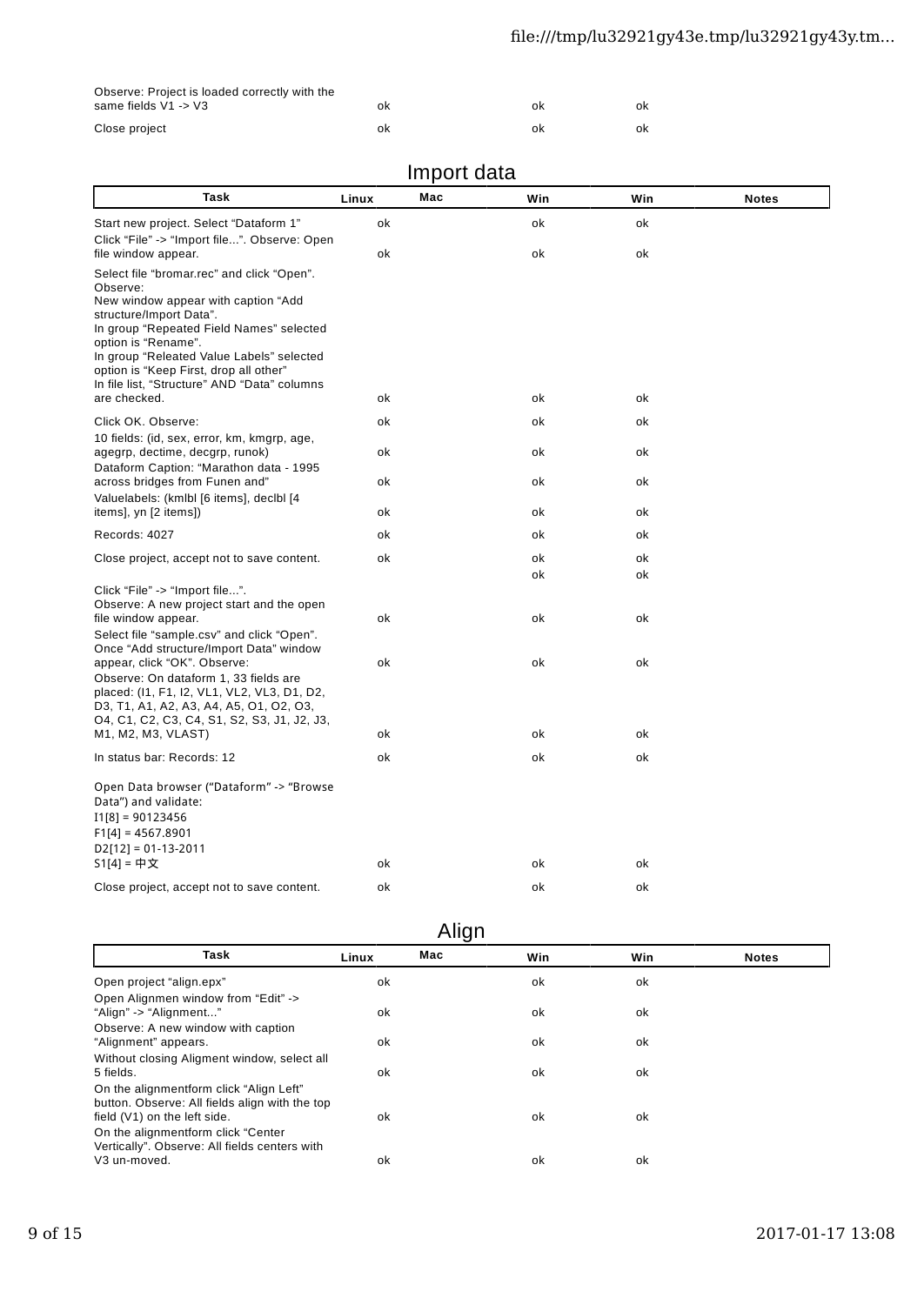#### file:///tmp/lu32921gy43e.tmp/lu32921gy43y.tm...

| On the alignmentform click "Align Right".<br>Observe: All fields align with V3 on the right<br>side.                                            | ok | οĸ | ok |
|-------------------------------------------------------------------------------------------------------------------------------------------------|----|----|----|
| On the alignmentform click "Even Horizontal"<br>Distance" button. Observe: All fields spread<br>out in order left to right: V3, V4, V2, V5, V1. | ok | ok | ok |
| Close project, accept not to save content.                                                                                                      | ok | ok | ok |

#### Export

| Task                                                                                                                                                 | Mac<br>Linux                    | Win | Win | <b>Notes</b> |
|------------------------------------------------------------------------------------------------------------------------------------------------------|---------------------------------|-----|-----|--------------|
| Open project "Clinical Example.epx"<br>Open Export window (Export button or Tools                                                                    | ok                              | ok  | ok  |              |
| -> Export)                                                                                                                                           | оk                              | ok  | оk  |              |
| Observe:<br>- A new window with caption "Export"                                                                                                     |                                 |     |     |              |
| appears.<br>- Type = Stata, "Create Export Report" is<br>checked.<br>- On the dataform tree all dataforms are                                        |                                 |     |     |              |
| selected ("Start Entry Here",<br>"Person and", etc.)<br>- Export fields: All fields are selected.                                                    |                                 |     |     |              |
| - Dataform Options: "All Records" selected.                                                                                                          | ok                              | ok  | оk  |              |
| Click "Person and Basic Data"                                                                                                                        | оk                              | оk  | оk  |              |
| Observe:<br>- All fields are allready selected.<br>- Filename = Clinical Example_ <dataform< td=""><td></td><td></td><td></td><td></td></dataform<>  |                                 |     |     |              |
| Caption>.dta<br>Repeat the 2 above, with "Type of Disease",                                                                                          | оk                              | ok  | оk  |              |
| "Visit at Clinic", "Lab Result"                                                                                                                      | оk                              | ok  | оk  |              |
| Close Export window by clicking "Cancel"                                                                                                             | оk                              | ok  | оk  |              |
| Open Export window                                                                                                                                   | оk                              | оk  | оk  |              |
| Change type to CSV<br>Change export folder to temporary folder<br>Observe: Filename changes extention to                                             | оk                              | оk  | оk  |              |
| .csv                                                                                                                                                 | оk                              | ok  | оk  |              |
| Click "OK" and observe:<br>- A dialog window appears with "Export<br>Succeeded" (Click OK to proceed)                                                |                                 |     |     |              |
| - A report information regarding executed<br>export.<br>Repeat above in Italic but Change the type                                                   | оk                              | оk  | оk  |              |
| each time to:<br>Stata, SPSS, DDI, EPX                                                                                                               | ok - SPSS vil<br>overskrive csv | ok  | оk  |              |
| Open Export window                                                                                                                                   | оk                              | оk  | оk  |              |
| Change type to EPX<br>Change export folder to temporary folder<br>In "export options" check the "Export to<br>single file"                           | оk                              | оk  | оk  |              |
| Observe:<br>- The project tree is reset (no dataforms are<br>checked)                                                                                |                                 |     |     |              |
| - Filename is changed to: Clinical<br>Example <todays date="">.epx</todays>                                                                          | ok                              | оk  | оk  |              |
| Make a check in project tree for "Lab Result"<br>and observe:<br>- "Lab result", "Visit at Clinic" and "Start<br>Entry Here" have all become checked |                                 |     |     |              |
| Click "OK" and observe:<br>- A dialog window appears with "Export<br>Succeeded" (Click OK to proceed)<br>- A report information regarding executed   | оk                              | оk  | оk  |              |
| export.                                                                                                                                              | ok                              | оk  | оk  |              |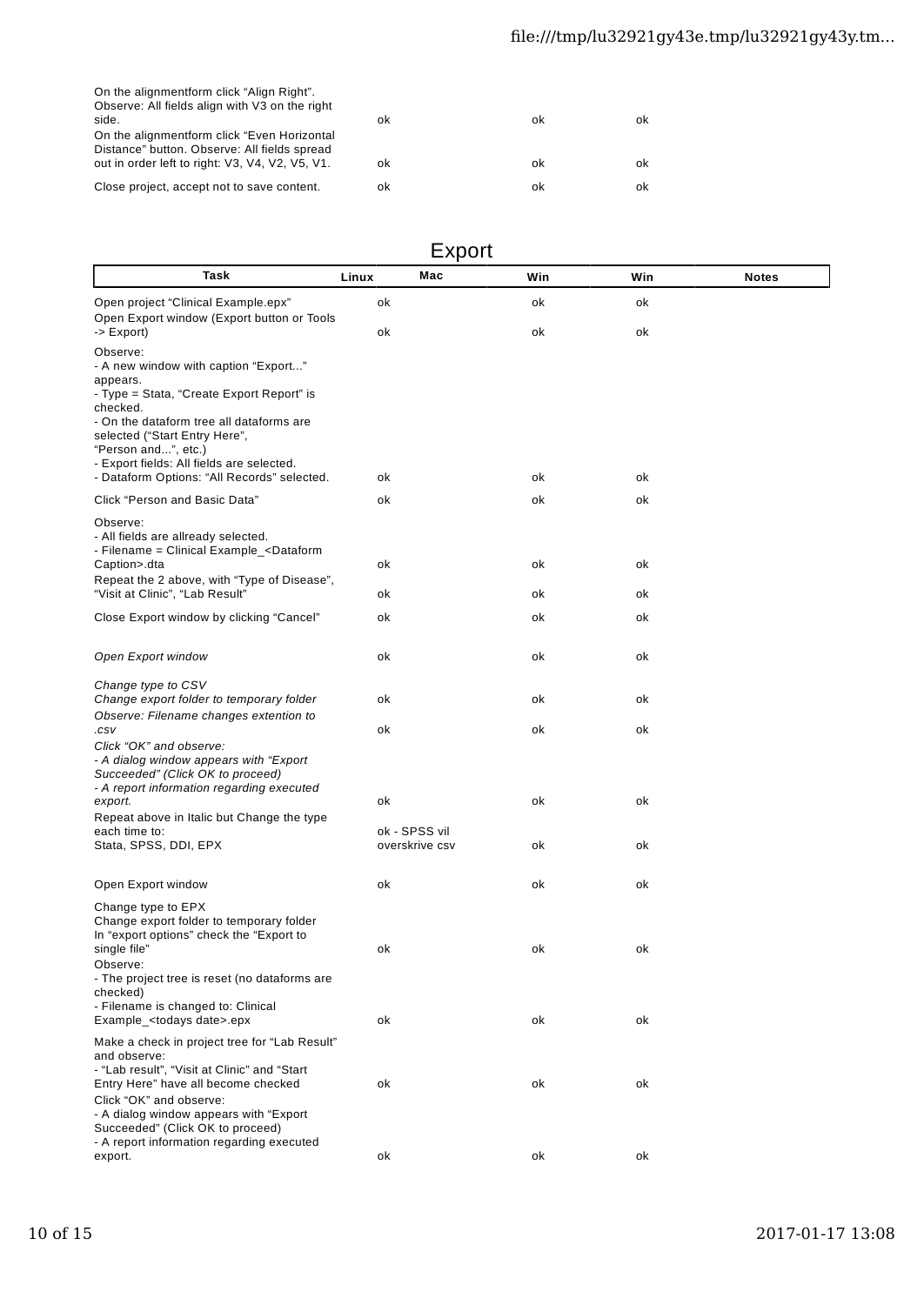#### file:///tmp/lu32921gy43e.tmp/lu32921gy43y.tm...

| Close the report AND close the project.<br>Open the newly created EPX file from File                                      | οk | ok | ok |
|---------------------------------------------------------------------------------------------------------------------------|----|----|----|
| -> Recents                                                                                                                | οk | ok | ok |
| A warning may be displayed, asking to load<br>the original file. Ensure that the new file is<br>loaded, not the original. | ok | ok | ok |
| Observe:<br>- The new file only contains the seleted                                                                      |    |    |    |
| dataforms from export                                                                                                     | ok | ok | ok |
| Close project                                                                                                             | ok | οĸ | ok |

#### User Access

| Task                                                                                                                                                                                                                                                                          | Linux | Mac<br>Win | Win | <b>Notes</b> |
|-------------------------------------------------------------------------------------------------------------------------------------------------------------------------------------------------------------------------------------------------------------------------------|-------|------------|-----|--------------|
| Start new project. Select "Dataform 1"<br>Create 3 fields, Integer (V1), Float (V2),                                                                                                                                                                                          | ok    | ok         | ok  |              |
| String (V3)                                                                                                                                                                                                                                                                   | оk    | оk         | оk  |              |
| Click "User Access" -> "Extended Access"<br>-> "Add User/Group Administration".<br>Observe: New window appear with a                                                                                                                                                          |       |            |     |              |
| warning text. Press OK.<br>New Windows will appear with caption "User                                                                                                                                                                                                         | ok    | ok         | ok  |              |
| Properties"                                                                                                                                                                                                                                                                   | оk    | ok         | оk  |              |
| Enter "admin" in login and press Enter.<br>Enter a random password and press Enter.<br>Observe a new window appears with title                                                                                                                                                |       |            |     |              |
| "Set User Password".                                                                                                                                                                                                                                                          | оk    | оk         | оk  |              |
| Repeat password and press Enter.<br>Observe: "Set User Password" disappers.<br>Click OK. Observe a "save file as" dialog                                                                                                                                                      | оk    | оk         | ok  |              |
| appears.                                                                                                                                                                                                                                                                      | оk    | оk         | оk  |              |
| Save project to a random file and observe<br>an information dialog appears with<br>"User/Group Administration successfully<br>added". Click OK                                                                                                                                |       |            |     |              |
| A new dialog appear with "password                                                                                                                                                                                                                                            | оk    | ok         | ok  |              |
| required for". User "admin" and chosen<br>password to re-open the file. Observe:<br>Observe: Project is loaded correctly with the                                                                                                                                             | ok    | оk         | ok  |              |
| same fields V1 -> V3                                                                                                                                                                                                                                                          | ok    | ok         | оk  |              |
| Observe: In Statubar a panel with "login:<br>admin" is present                                                                                                                                                                                                                | ok    | оk         | оk  |              |
| Close project                                                                                                                                                                                                                                                                 | ok    | ok         | ok  |              |
| All password entries for users in the file<br>"Clinical Example Admin.epx" are<br>"ostemad". Use that password whenever<br>a login is required.                                                                                                                               | ok    | оk         | оk  |              |
| Open project "Clinical Example admin.epx"                                                                                                                                                                                                                                     | оk    | ok         | ok  |              |
| Observe "password required" dialog<br>appears. Use "admin" as login and press                                                                                                                                                                                                 |       |            |     |              |
| OK.<br>Open Define Group: "User Access" ->                                                                                                                                                                                                                                    | оk    | оk         | оk  |              |
| "Extended Access" -> "Define Group"                                                                                                                                                                                                                                           | оk    | оk         | оk  |              |
| Observe<br>- "Define Groups" windows appears<br>- 7 Groups defined with following properties:<br>* Admins: D, De, T, G, U, P, E, X, R<br>* Password Admins: P<br>* Data Exporters: E<br>* Translators: T<br>* Data Entry Personel, Lab Workers,<br>Regular Data Entry: (none) |       |            |     |              |
|                                                                                                                                                                                                                                                                               | оk    | оk         | оk  |              |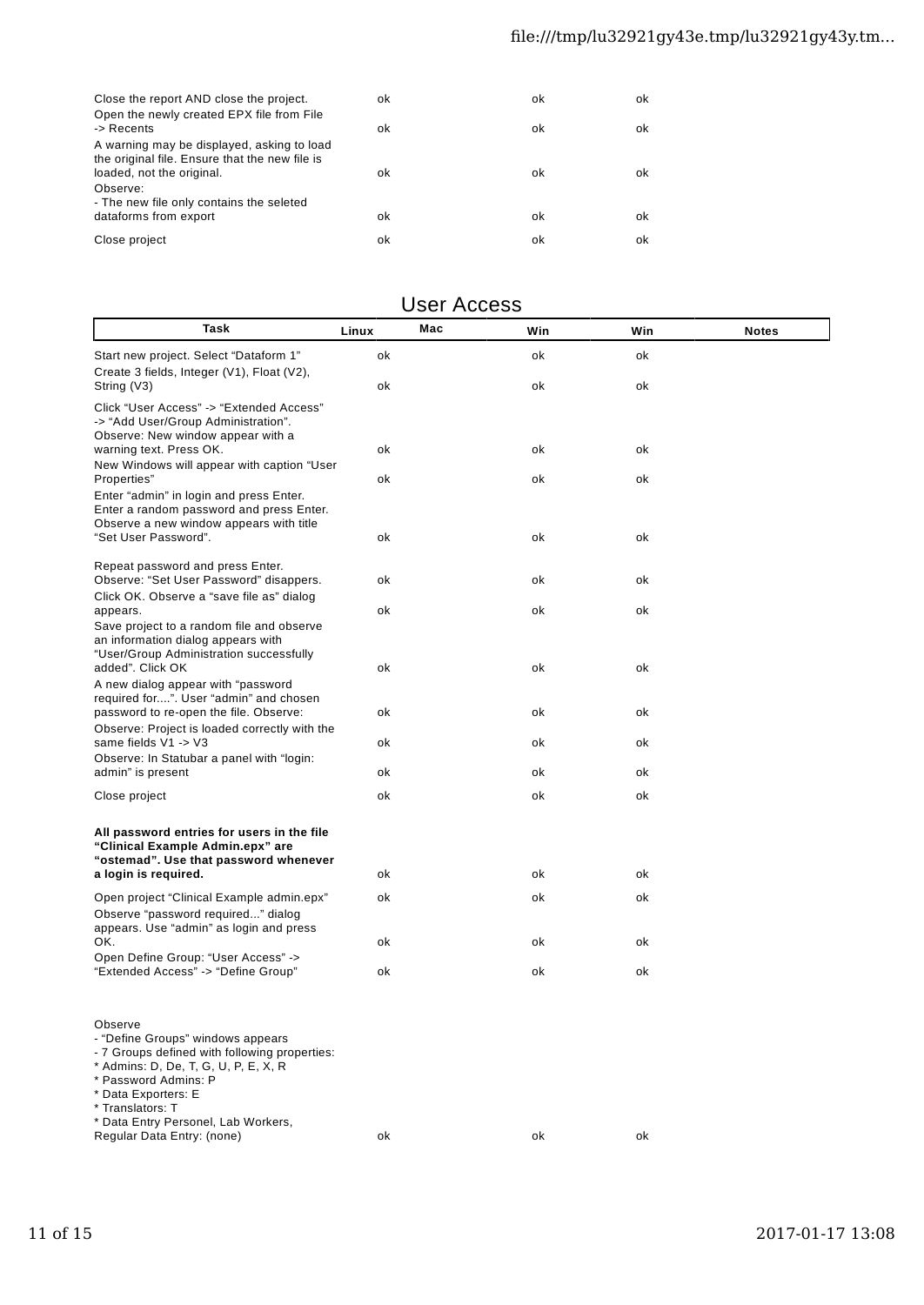| Observe: on left panel "Admins" is selected",<br>on right side only "admin" is selected.       | оk       | οk       | οk       |
|------------------------------------------------------------------------------------------------|----------|----------|----------|
| On left panel, select "Password Admins".                                                       |          |          |          |
| Observe on right side "admin" is implicitly<br>selected and "pwadmin" is explicitly            |          |          |          |
| selected.                                                                                      | оk       | οk       | οk       |
| Click checkbox for "admin" and observe that<br>no change was made.                             | оk       | οk       | оk       |
| Click checkbox for "pwadmin" and observe                                                       |          |          |          |
| that it is now deselected. Click again to<br>select it again.                                  | оk       | ok       | оk       |
| On left panel, select "Data Exporters".<br>Observe on right side "admin" is implicitly         |          |          |          |
| selected and "exporter" is explicitly selected.                                                | оk       | ok       | оk       |
| On left panel, select "Translators". Observe<br>on right side "admin" is implicitly selected   |          |          |          |
| and "translator" is explicitly selected.                                                       | оk       | ok       | оk       |
| On left panel, select "Data Entry Personel".<br>Observe on right side "admin" is implicitly    |          |          |          |
| selected and no other users are explicitly<br>selected.                                        | оk       | ok       | оk       |
| On left panel, select "Lab Workers".                                                           |          |          |          |
| Observe on right side "admin" is implicitly<br>selected and "labrat" is explicitly selected.   | оk       | ok       | оk       |
| On left panel, select "Regular Data Entry".                                                    |          |          |          |
| Observe on right side "admin" is implicitly<br>selected and "dataentry" is explicitly          |          |          |          |
| selected.                                                                                      | οk       | οk       | οk       |
| Close "Define Groups"                                                                          | оk       | οk       | оk       |
| Open "Define Users": "User Access" ->                                                          |          |          |          |
| "Extended Access" -> "Define Users"                                                            | оk       | ok       | оk       |
| Observe: 6 users exists with the login<br>names "admin", "translator", "exporter",             |          |          |          |
| "pwadmin", "labrat" and "dataentry"                                                            | οk       | οk       | οk       |
| Close "Define Users"                                                                           | оk       | оk       | οk       |
|                                                                                                |          |          |          |
| Open "Define Entry Rights": "User Access"<br>-> "Extended Access" -> "Define Entry             |          |          |          |
| Rights"<br>Observe: The same structure of related                                              | оk       | ok       | оk       |
| datasets on the left panel. The "Start Entry                                                   |          |          |          |
| Here" is selected. The right hand side has<br>the same structure as in "Define Groups".        |          |          |          |
| "Admins" group is selected.                                                                    | оk       | ok       | оk       |
|                                                                                                |          |          |          |
| Observe the following rights<br>- "Admin": Read, Update, Create, Delete                        |          |          |          |
| - "Data Entry Personel": R, U C                                                                |          |          |          |
| - "Lab Workers": R<br>- "Regular Data Entry": R, U, C                                          | оk       | ok       | оk       |
| Select "Person and Basic" from left panel                                                      |          |          |          |
| and observe that the rights are as in "Start"<br>Entry Here"                                   | оk       | ok       | оk       |
| Select "Type of Desease" from left panel<br>and observe that the rights are as in "Start"      |          |          |          |
| Entry Here"                                                                                    | оk       | оk       | оk       |
| Select "Visit at Clinic" from left panel and<br>observe that the rights are as in "Start Entry |          |          |          |
| Here"                                                                                          | оk       | ok       | оk       |
| Select "Lab Results" from left panel and                                                       |          |          |          |
| observe the following rights:                                                                  |          |          |          |
| - "Admin": Read, Update, Create, Delete<br>- "Data Entry Personel": R, U C                     |          |          |          |
|                                                                                                |          |          |          |
| - "Lab Workers": R, U, C                                                                       |          |          |          |
| - "Regular Data Entry": R, U, C                                                                | ok       | ok       | οk       |
| Close "Define Entry Rights"<br>Close project                                                   | ok<br>оk | ok<br>оk | ok<br>ok |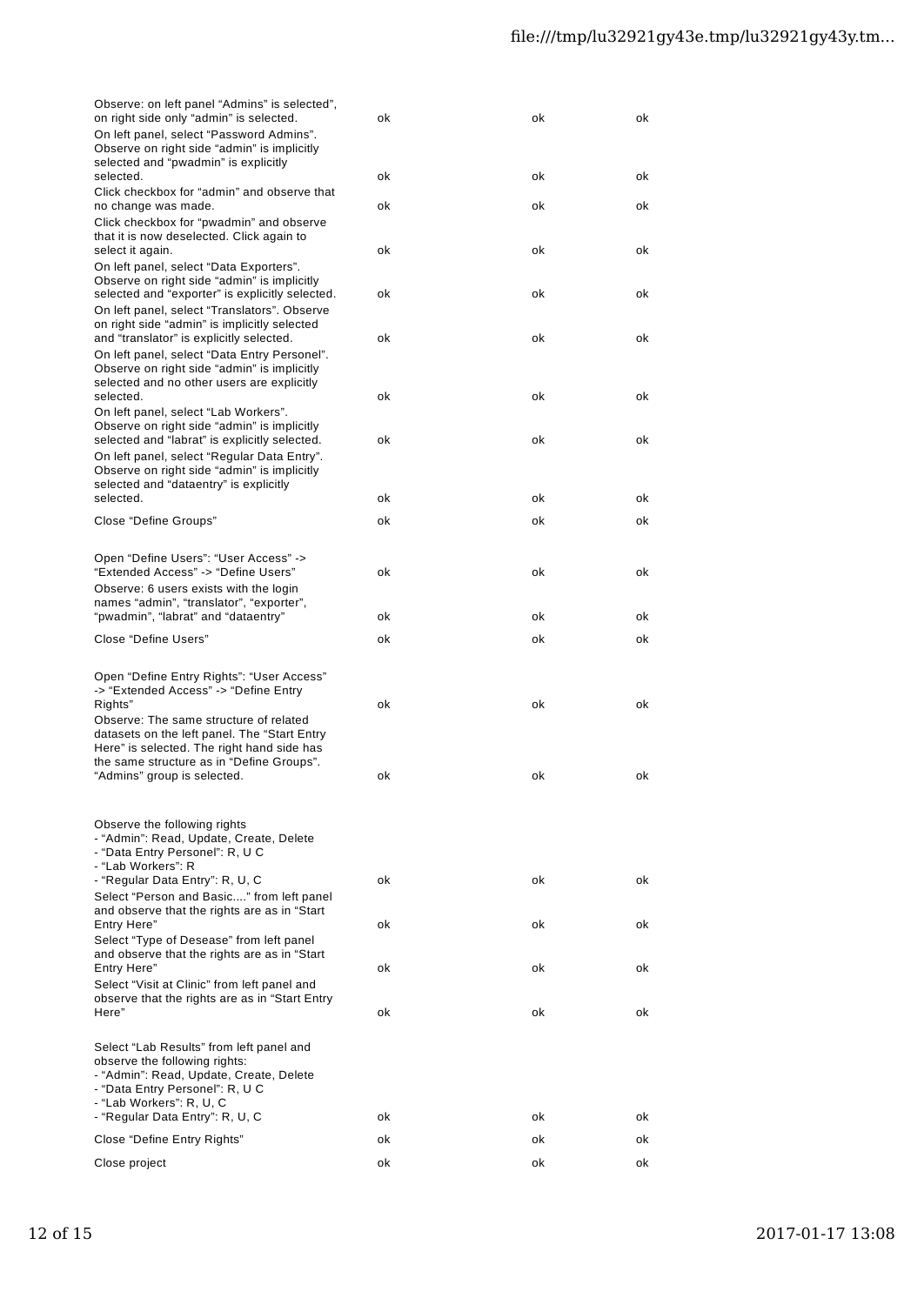| Open project "Clinical Example admin.epx".<br>Use "translator" as login                                                                                        | ok                                                          | ok | οk |
|----------------------------------------------------------------------------------------------------------------------------------------------------------------|-------------------------------------------------------------|----|----|
| Observe the following:<br>- variables, heading and sections can be                                                                                             |                                                             | ok | οk |
| selected but not moved.                                                                                                                                        | οk                                                          | ok | ok |
| - new variables, heading and sections<br>cannot be added to the dataset.<br>- properties form for variables, heading and                                       | оk                                                          | ok | ok |
| sections is only viewable, nothing can be<br>edited.                                                                                                           | οk                                                          | оk | оk |
| - editing/adding valuelabels is not posible<br>(Valuelabel Edititor)                                                                                           | οk                                                          | ok | оk |
| - Study information cannot be edited                                                                                                                           | οk                                                          | ok | оk |
| - "Define Key" cannot be changed<br>- "Document" (menu) all items are greyed                                                                                   | οk                                                          | оk | ok |
| out                                                                                                                                                            | оk                                                          | оk | ok |
| - "Tool" (menu) all items are greyed out                                                                                                                       | оk                                                          | оk | ok |
| Close project                                                                                                                                                  | оk                                                          | оk | ok |
| Open project "Clinical Example admin.epx".<br>Use "exporter" as login<br>Observe that same restrictions apply as<br>"translator", except that "Export" tool is | оk                                                          | оk | оk |
| working.                                                                                                                                                       | οk                                                          | ok | ok |
| Close project                                                                                                                                                  | ok                                                          | ok | ok |
| Open project "Clinical Example admin.epx".<br>Use "pwadmin" as login<br>Observe that same restrictions apply as<br>"translator", except that "User Access" ->  | pwadmin får<br>programmet til at<br>crashe "svarer<br>ikke" | оk | ok |
| "Extended Access" -> "Manage User<br>Passwords" is enabled<br>Open "Manage User Passwords" and                                                                 |                                                             | ok | ok |
| observe that "admin" is greyed.<br>Double-click "admin" and observe that a<br>new window appear "User Properties",                                             |                                                             | ok | ok |
| which cannot be edited. Click OK.                                                                                                                              |                                                             | оk | оk |
| Double-click translator and observe that<br>"password" may be changed. Click OK.                                                                               |                                                             | ok | οk |
| Close "Manage User Password" and close<br>project                                                                                                              |                                                             | оk | оk |
|                                                                                                                                                                |                                                             | оk | оk |
| Open project "Clinical Example admin.epx".<br>Use "admin" as login                                                                                             | оk                                                          | оk | оk |
| Save project as, using "File->Save Project<br>As" or use shortcut to a random filename.                                                                        | οk                                                          | оk | оk |
| Close project, and reopen newly saved<br>project. Use "admin" as login                                                                                         | оk                                                          | оk | ok |
| Open "User Access" -> "Extended Access"<br>-> "Remove User/Group Administration"                                                                               | kan ikke få lov at<br>fjerne det                            | оk | оk |
| Observe a warning windows will appear.<br>Click "Yes"                                                                                                          | ingen advarsel                                              | оk | оk |
| Observe a second warning will appear. Click<br>"Ok"                                                                                                            |                                                             | оk | ok |
| Save project and reopen. Observe no<br>login/password is required.                                                                                             |                                                             | оk | оk |
| Close project                                                                                                                                                  |                                                             | оk | оk |
|                                                                                                                                                                |                                                             |    |    |

## Reports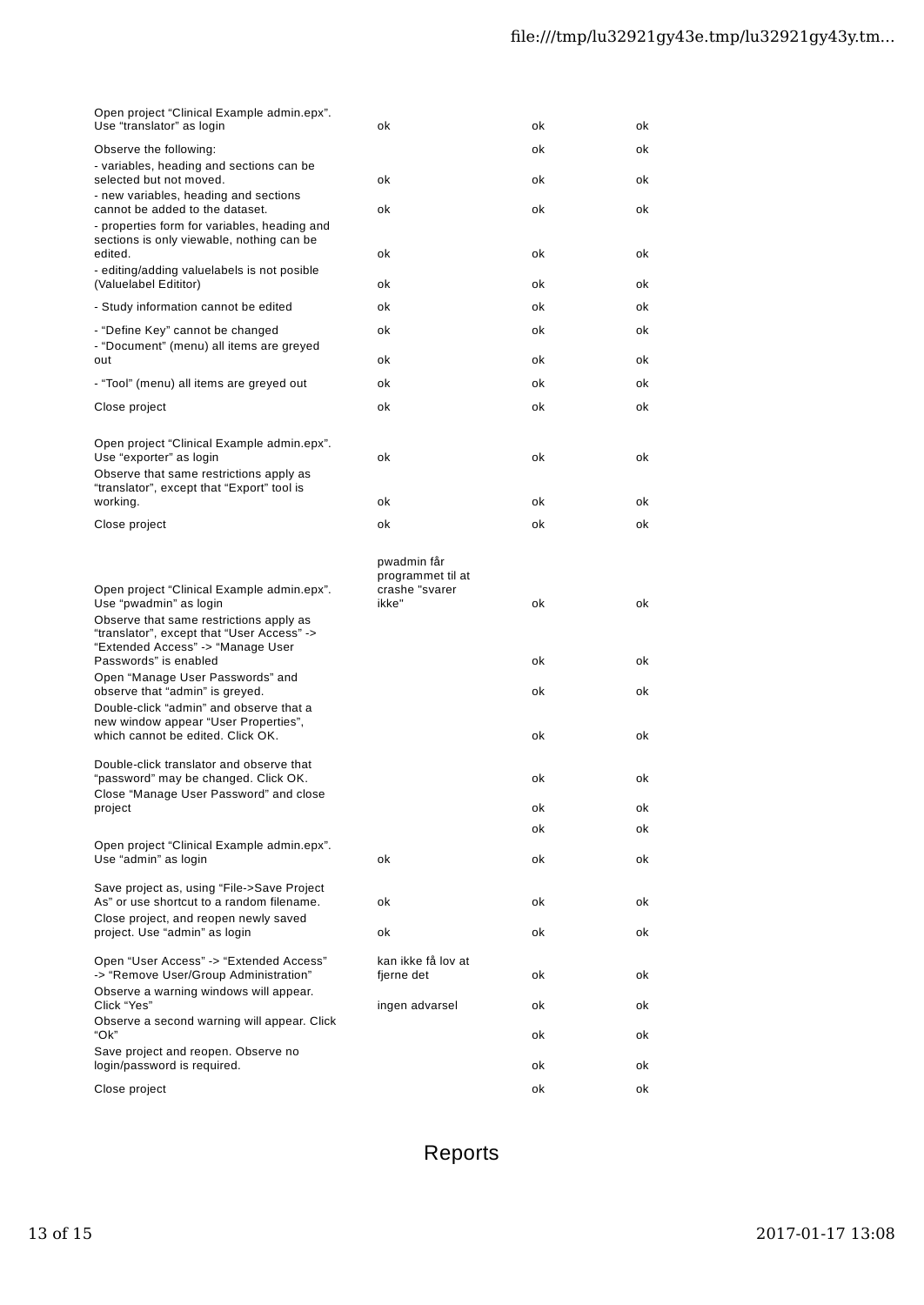| Task        | Linux | Мас          | Win | Win | <b>Notes</b> |
|-------------|-------|--------------|-----|-----|--------------|
|             |       |              |     |     |              |
|             |       |              |     |     |              |
|             |       |              |     |     |              |
|             |       | <b>Tools</b> |     |     |              |
| <b>Task</b> | Linux | Мас          | Win | Win | <b>Notes</b> |
|             |       |              |     |     |              |
|             |       |              |     |     |              |

### **Sheet 2:** *EntryClient*

# **EpiData EntryClient**

| Open/Save/Close                                             |       |     |     |              |  |
|-------------------------------------------------------------|-------|-----|-----|--------------|--|
| Task                                                        | Linux | Mac | Win | <b>Notes</b> |  |
| Open project "sample.epx" from "File->Open"                 |       |     |     |              |  |
| Open recent project "sample.epx" from "File->Open Recent->" |       |     |     |              |  |
| Open project "sample.epx" with shortcut                     |       |     |     |              |  |
| Open recent project with shortcut                           |       |     |     |              |  |
| Open project "sample.epx" from "File->Open"                 |       |     |     |              |  |
| Save project using "File->Save Project"                     |       |     |     |              |  |
| Save project using shortcut                                 |       |     |     |              |  |
| Close project                                               |       |     |     |              |  |
|                                                             |       |     |     |              |  |
| <b>Preferences</b>                                          |       |     |     |              |  |

| <b>Task</b>                             | Linux | Мас | Win | <b>Notes</b> |
|-----------------------------------------|-------|-----|-----|--------------|
| Open preferences with Edit->Preferences |       |     |     |              |
| Close preferences                       |       |     |     |              |
| Open preferences with shortcut          |       |     |     |              |

Click all items on the treelist without other interaction

|             | Print             |     |              |
|-------------|-------------------|-----|--------------|
| <b>Task</b> | Мас<br>Linux      | Win | <b>Notes</b> |
|             | Simple Data Entry |     |              |
| <b>Task</b> | Мас<br>Linux      | Win | <b>Notes</b> |
|             |                   |     |              |